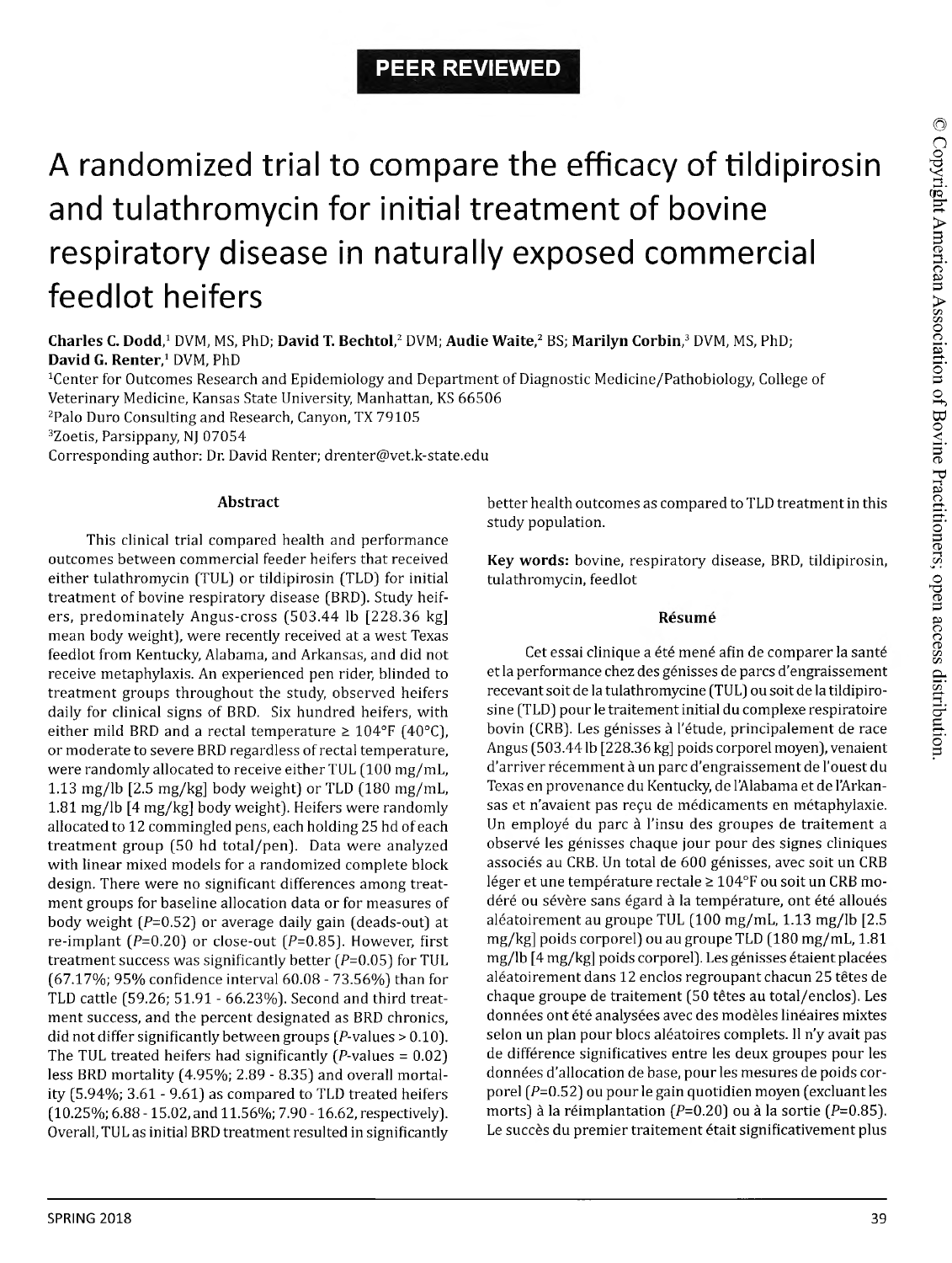élevé ( $P=0.05$ ) dans le groupe TUL (67.17%; intervalle de confiance a 95% 60.08 - 73.56% ) que dans le groupe TLD (59.26; 51.91 - 66.23%). Le succès du second ou troisième traitement et le pourcentage de cas considérés comme chroniques n'étaient pas différents dans les deux groupes (les valeurs de P>0.10). La mortalité reliée au CRB (4.95%; 2.89 - 8.35) et la mortalité en général (5.94%; 3.61 - 9.61) étaient moindres chez les génisses traitées du groupe TUL (valeurs de  $P=0.02$ ) que chez les génisses du groupe TLB (10.25%; 6.88 - 15.02, et 11.56%; 7.90 - 16.62, respectivement). Dans son ensemble, le traitement initial du CRB avec TUL a permis une amélioration significative de la guérison par rapport au traitement avec TLD dans cette population d'etude.

# **Introduction**

The bovine respiratory disease (BRD) complex is a multi-causal disease syndrome that has a significant negative impact on the health and performance of feedlot cattle. In a cattle health and management survey of US feedlots in 2011, BRD was the most common cause of mortality and morbidity with 16.2.% of feedlot cattle diagnosed with BRD, and an average cost for each treatment of \$23.60.15 Furthermore, economic losses due to BRD extend beyond direct treatment costs to the effects of reduced average daily gain (ADG), reduced feed conversion, increased lung lesions, and reduced weight and quality of carcasses at harvest.<sup>4,7,13</sup> Irsik et al estimated additional production costs per hundred lb body weight gain ranged from \$0 (no cattle in pen treated) to \$35.52 (all cattle in pen treated),<sup>8</sup> while another study estimated reduced carcass values of \$23.23, \$30.15, and \$54.02 for commercial feedlot cattle with 1, 2, or 3 or more BRD treatments, respectively.12 In addition, Cernicchiaro et al demonstrated that net economic returns for feedlot cattle were significantly associated with the number of BRD treatments, and that these effects varied based on season, even after accounting for the variability in arrival weight and gender of feedlot cattle populations.4

Effective prevention, control, and treatment of BRD remains of paramount importance to the feedlot industry. Prevention and control methods for BRD often target a combination of environmental, host, and management factors.6 Antimicrobial administration, as metaphylaxis and/or as treatment for BRD, is a specific control method that remains critical to improving health and welfare in feeder cattle.10 There is tremendous diversity in the types of cattle fed in feedlot production systems, as well as in the types of antimicrobials available for use in control and treatment of BRD. Antimicrobial use strategies for treatment of BRD are often implemented based on effectiveness, duration of effect, and cost. Macrolide antimicrobials are often a preferred choice for initial treatment for BRD based on relative efficacy and the fact they only require a single dose, which reduces handling stress.

Several macrolide antibiotics, including gamithromycin, tildipirosin, tilmicosin, and tulathromycin, are approved for use in feedlot cattle for the treatment of BRD associated with *Mannheimia haemolytica, Pasteurella multocida,* and/or *Histophilussomni.* Meta-analyses and randomized treatment trials have been used to compare the efficacy of tulathromycin and tildipirosin when used as metaphylaxis for BRD control in feedlot cattle.<sup>1,11</sup> To the authors' knowledge, there are no randomized clinical trials published that directly compare the effectiveness of tulathromycin and tildipirosin as firstline therapy for BRD in commercial feeder cattle. Therefore, the objective of this study was to compare health and performance outcomes between commercial feeder heifers that received tulathromycin or tildipirosin for initial treatment of bovine respiratory disease.

# **Materials and Methods**

## *Cattle*

Predominantly Angus-cross, commercial feedlot heifers were purchased from Kentucky, Alabama, and northwestern Arkansas through order-buying firms and shipped to a cattle feedlot research facility in the Texas Panhandle, arriving November 2 thru 12, 2016. The heifers were processed within 24 hours of arrival and placed in outdoor, dirt-floor, holding pens with not less than 100 sq ft (9.3 sq m)/animal. During processing, all heifers were assigned individual, duplicate visual identification ear tags in each ear, administered modified-live bovine rhinotracheitis (IBR) virus, bovine viral diarrhea (BVD) virus types 1 and 2, parainfluenza3 (PI3) virus, and bovine respiratory syncytial virus (BRSV) vaccine<sup>a</sup> (2 mL subcutaneously (SQ), *Clostridium chauvoei-septicum-novyi-sordellii-perfringens Type B, C & D* bacterin-toxoid<sup>b</sup> (2 mL SQ), doramectin<sup>c</sup> for internal and external parasites (10 mg/mL, 4.5 mL SQ), implanted with 100 mg progesterone and 10 mg estradiol benzoate<sup>d</sup> SQ), and administered dinoprost tromethamine $e^{e}$  (5 mg/mL, 5 mL SQ) to abort pregnancies. Immediately following processing, heifers were returned to the holding pens. All heifers were re-implanted with 200 mg testosterone and 28 mg estradiol benzoate<sup>†</sup> on January 11, 2017.

# *Health observations and study allocation*

Heifers that exhibited signs of BRD between arrival and processing were ineligible for study enrollment. Beginning the day after arrival processing, an experienced pen rider observed the heifers daily in their holding pens for clinical signs of BRD. The pen rider was blinded to treatments throughout the study, and was not present during treatment administration. Throughout the study, the same pen rider observed the heifers and assigned Clinical Appearance Scores (CAS). To assess eligibility for study entry (BRD treatment), heifers that exhibited clinical signs of BRD were assigned a CAS according to the following schedule:

 $0 = No$  clinical signs of BRD.

1 = Mild BRD clinical signs; heifer appears mildly depressed and/or has nasal and/or ocular discharge. Heifer usually alert and moves away when approached.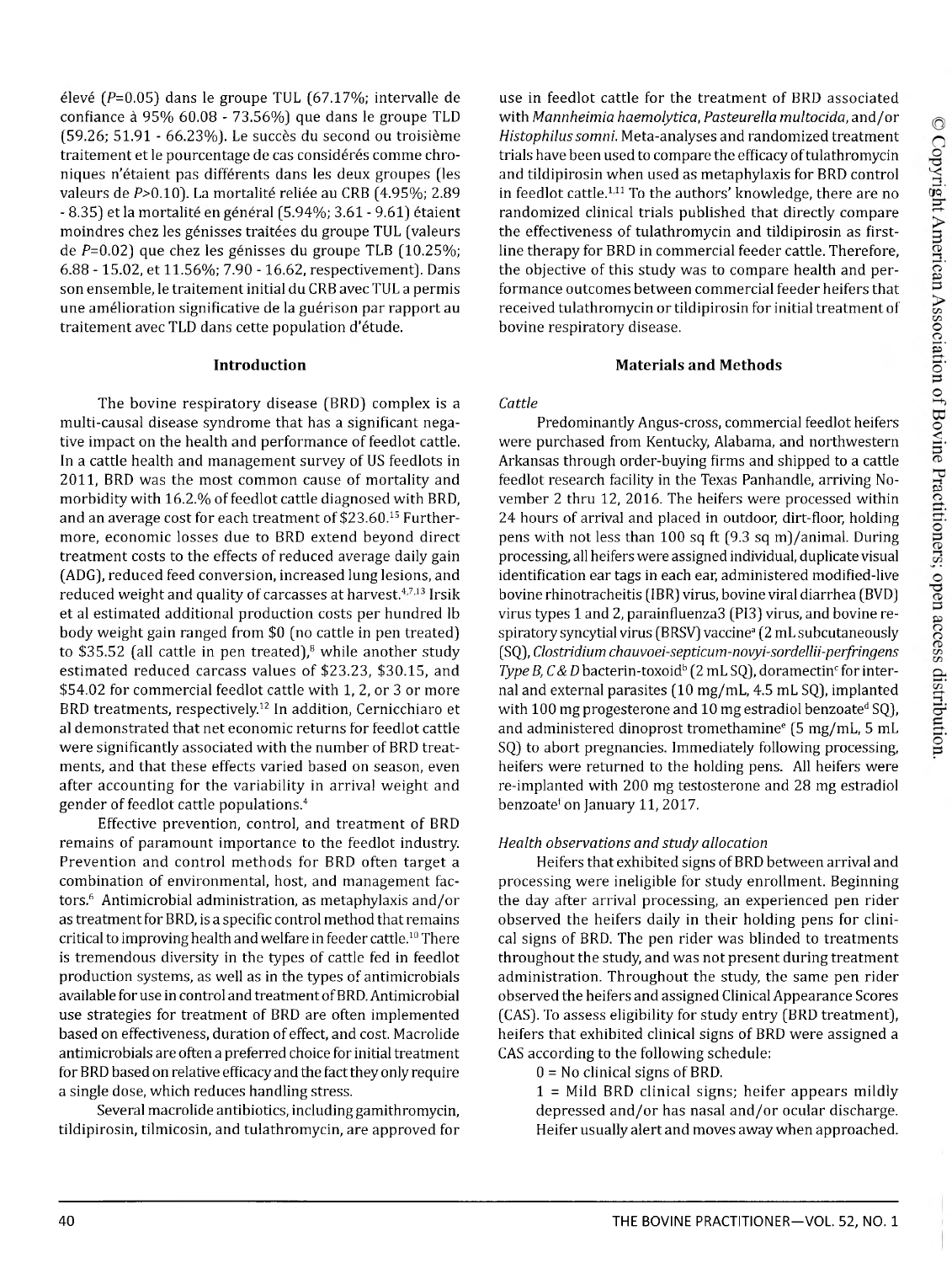2 = Moderate BRD; heifer appears moderately depressed and moves slowly, even when approached. May exhibit nasal and/or ocular discharge, coughing, and dyspnea.

3 = Severe BRD; heifer appears severely depressed, anorexic, and stumbles or resists prodding. Heifer may have frequent coughing and copious nasal and/or ocular discharge.

4 = Moribund; heifer is recumbent and unwilling to rise. Heifer may be unable to move to the water tank or feed bunk.

The criteria for initial BRD treatment (i.e. study enrollment) included a CAS of 1 and pyrexia (rectal temperature  $\ge$ 104°F [40°C]) or a CAS  $\geq$  2 regardless of rectal temperature. Heifers that had a CAS  $\geq 1$  on d 0 were removed from the holding pen and processed for collection of rectal temperature. Heifers with a CAS = 1 and a rectal temperature  $\geq 104^{\circ}F$ (40 $\degree$ C) or a CAS  $\geq$  2, regardless of rectal temperature, were weighed, allocated to a treatment group, and administered appropriate treatment as follows. Heifers allocated to receive tulathromycin were administered 100 mg/mL tulathromycin<sup>h</sup> injectable solution (TUL) at a dosage of 1.13 mg/lb (2.5 mg/kg) body weight subcutaneously in the left lateral neck. Similarly, heifers allocated to receive tildipirosin were administered 180 mg/mL tildipirosin' (TLD) at a dosage of 1.81 mg/lb (4 mg/kg) body weight subcutaneously in the left lateral neck. Injections were administered using proper skin-tenting technique with a 12 mL syringe and a 16-gauge 1-inch hypodermic needle. A new needle was used on each heifer. All treatments were administered by 1 of 2 study treatment administrators; the blinded pen rider was not present for treatments. Based on pharmacokinetics and pharmacodynamics of macrolides, as well as industry practices, a 10-day post treatment interval (PTI) was observed on all initial treatments.

Pairs of heifers eligible for initial BRD treatment/study enrollment on the same day were allocated to treatment using a randomized treatment plan that was developed by using a Microsoft® Excel® random number generator that assigned a random number to 600 sequence numbers. The lowest random number within each pair of sequence numbers was assigned to the tulathromycin group, while the remaining random number was assigned to the tildipirosin group. The first heifer entering the treatment chute was randomly assigned to 1 of 2 treatments, and the second heifer entering the chute was assigned to the remaining treatment. This procedure continued for each pair of calves on a given allocation day. Heifers corresponding to the first 50 sequence numbers were assigned to 1 study pen, while heifers corresponding to the next 50 sequence numbers were assigned to a study pen, and so on until all 600 heifers were assigned to the 12 study pens. Allocation of 50 animals per pen (25 animals per treatment group) was based upon optimal pen density.

Following the initial treatment PTI, heifers meeting the aforementioned treatment criteria were administered

ceftiofur crystalline free acid' (3.0 mg/lb [6.6 mg/kg] body weight) SC at the base of the ear, with a 7-day PTI before additional intervention. Heifers that completed the second BRD treatment PTI and were observed to have a CAS = 1 and a rectal temperature  $\geq 104^{\circ}F$  ( $\geq 40^{\circ}C$ ), or a CAS  $\geq 2$  regardless of rectal temperature, were pulled for re-treatment and administered oxytetracyclinek (200 mg/mL, 9 mg/lb [20 mg/ kg] body weight) SC in the neck, with a 3-day PTI before additional intervention.

Heifers were returned to their study pens following each treatment. Heifers requiring a fourth BRD treatment ("chronics") or assessed with a CAS of 3 during any BRD PTI period, regardless of rectal temperature ("rescues"), were moved from their study pen, weighed, administered enrofloxacin<sup> $1$ </sup> (100 mg/ mL, 5 mg/lb [11 mg/kg] body weight), and housed in a holding pen until being moved to a pasture. At any time during the study heifers with a CAS = 4, regardless of rectal temperature, were weighed, removed from study, and humanely euthanized. Prior to study initiation, standards of cattle care and welfare were defined in the protocol, and the owner of the cattle provided consent subject to protocol adherence.

## *Housing and feeding*

Study cattle were housed in outdoor, dirt-floor pens constructed of pipe and cable. The pens measured 50 ft (15.24 m) wide and 100 ft (30.5 m) long, allowing 100 sq ft (9.3 sq m) of area per animal. All pens faced north on the same alley. The concrete feedbunk for each pen extended the entire width of the pen, with an 8 ft (2.4 m) concrete bunk apron. Heifers were fed standard feedlot rations comprised of steam flaked corn, chopped alfalfa hay, dried distillers grain (DDG), molasses blend, fat, micro-ingredients, and trace mineral supplement. Beginning on day of arrival, heifers were fed hay top-dressed with a starter ration (Ration #1) containing monensin<sup>m</sup> (Table 1); heifers were fed the starter ration (Ration #1) through December 19, 2016 (Table 1). Heifers were then fed the intermediate ration (Ration #2), containing monensin and tylosin<sup>®</sup> (Table 1), every other day for 4 days in order to accustom the heifers to eating a higher concentrate diet. Heifers were then only fed the intermediate ration (Ration #2) from December 24, 2016 through January 29, 2017. Heifers were then fed the finish ration (Ration #3) containing monensin and tylosin (Table 1) every other day for 4 days. The heifers were then fed the finish ration (Ration #3) exclusively from February 3, 2017 through June 6, 2017, after which the heifers were fed the finish ration (Ration  $#4$ ) containing monensin, tylosin, and ractopamine hydrochloride<sup>o</sup> (Table 1) until the conclusion of the study on July 12, 2017.

#### *Body weight measurem ents*

Individual body weights were collected on all heifers on d 0, at re-implant, and at study conclusion (close-out) using a hydraulic chute with load cells.<sup>p</sup> Heifers also were weighed prior to administration of treatment therapy or study re-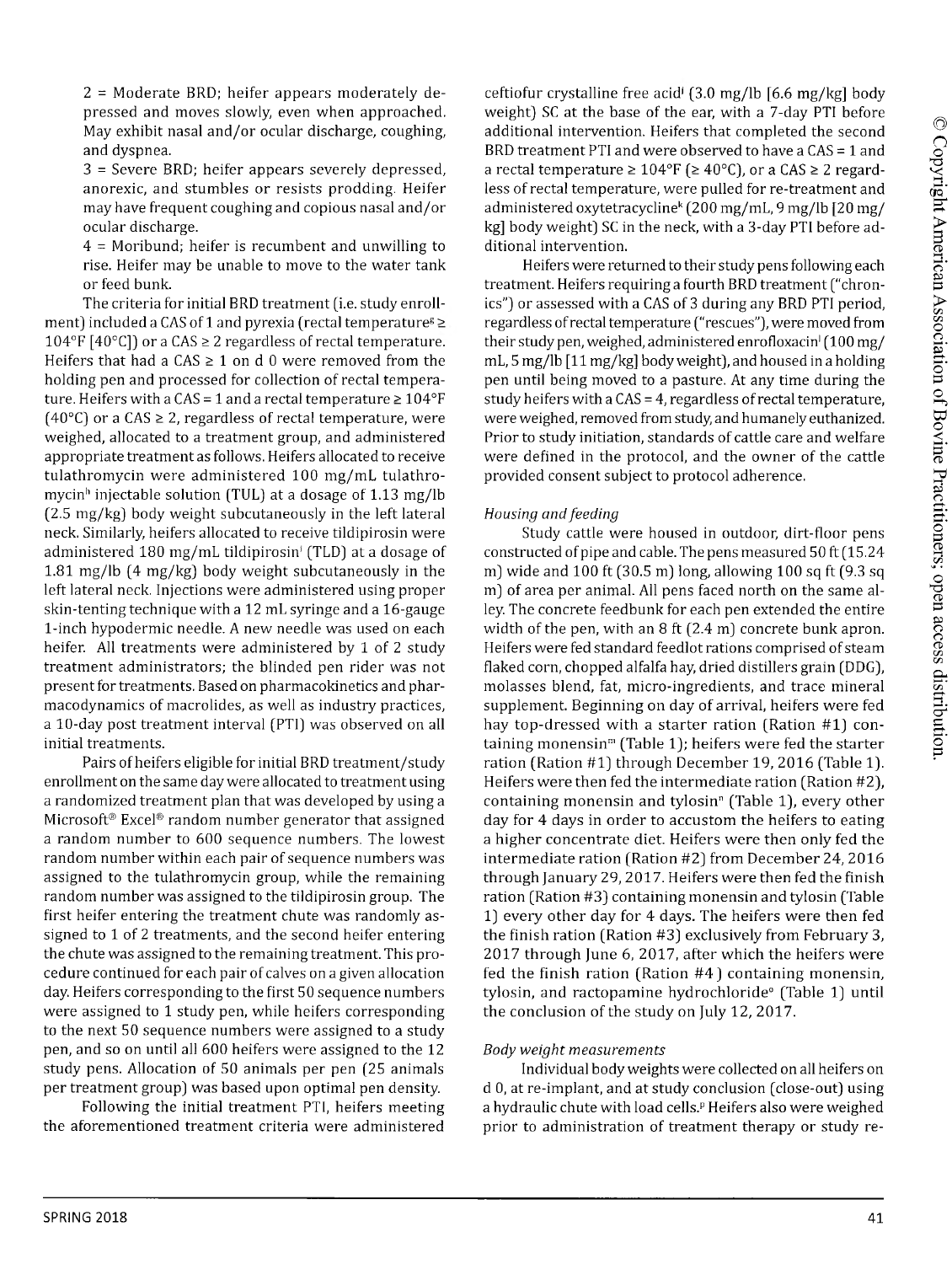| Table 1. Ration composition and supplements fed (100% dry matter basis) to heifers from arrival to close-out. |  |
|---------------------------------------------------------------------------------------------------------------|--|
|---------------------------------------------------------------------------------------------------------------|--|

| Ingredient                                         | Ration #1 | Ration #2 | Ration #3 | Ration #4 |
|----------------------------------------------------|-----------|-----------|-----------|-----------|
| Flaked corn, %                                     | 40.00     | 60.00     | 74.50     | 74.50     |
| Alfalfa hay, %                                     | 38.50     | 23.00     | 8.50      | 8.50      |
| Dried distillers grain, %                          | 6.00      | 5.50      | 5.50      | 5.50      |
| Molasses blend, %                                  | 10.00     | 5.00      | 4.00      | 4.00      |
| Fat, %                                             | 0.00      | 1.00      | 2.00      | 2.00      |
| Micro ingredient, %                                | 1.00      | 1.00      | 1.00      | 1.00      |
| Mineral supplement, %                              | 4.50      | 4.50      | 4.50      | 4.50      |
| <b>Calculated Nutrients, 100% Dry Matter Basis</b> |           |           |           |           |
| Actual dry matter                                  | 80.24     | 80.87     | 80.56     | 80.56     |
| Net energy main. Kcal/100 lb                       | 80.95     | 91.30     | 100.58    | 100.58    |
| Net energy prod. Kcal/100 lb                       | 50.01     | 60.20     | 69.24     | 69.24     |
| Crude protein                                      | 16.05     | 14.62     | 13.62     | 13.62     |
| Non-protein nitrogen                               | 2.08      | 1.98      | 1.96      | 1.96      |
| Crude fat                                          | 3.35      | 4.88      | 6.33      | 6.33      |
| Crude fiber                                        | 13.90     | 9.76      | 5.92      | 5.92      |
| Calcium                                            | 0.81      | 0.70      | 0.62      | 0.62      |
| Phosphorus                                         | 0.40      | 0.38      | 0.39      | 0.39      |
| Potassium                                          | 1.94      | 1.31      | 0.81      | 0.81      |

All rations were formulated to also include a total of 40,000, 400, and 40 lU/head of vitamins A, D, and E, respectively, as well as targeted doses of 150-350 mg/head of monensin and 350 mg/head of ractopamine hydrochloride, and 8-10 g/ton of tylosin (on a 90% dry matter basis as per the Veterinary Feed Directive [VFD]).

moval. At close-out, all heifers were individually weighed prior to transport, and all harvested on the same day at a commercial beef processing facility in the Texas Panhandle.

# *Statistical analysis*

Individual cattle, which were randomly allocated to treatment and then commingled within 12 pens, represented the experimental unit. Primary outcomes were the following binary variables: first treatment success, second treatment success, third treatment success, pen removal, chronic and mortality (within study pen mortality and post-pen removal mortality). Treatment success was defined as not requiring further treatment for BRD and not removed or died due to BRD. Treatment failures included heifers that: 1) were retreated for BRD following completion of PTI, 2) were treated for BRD during PTI (rescue therapy) and removed from their study pen, and 3) died due to BRD. Animals removed from their study pen prior to eligibility for a subsequent BRD treatment (i.e. before the end of the corresponding PTI) for non-BRD reasons were considered neither a failure nor a success; instead, they were considered missing data for that specific analysis. Allocation and performance data included number allocated, initial source, initial body weight, re-implant body weight, final body weight, and ADG at re-implant and closeout. Average daily gain was calculated on a deads-out basis; only animals that were re-implanted or finished the study were included in the ADG analysis.

General and generalized linear mixed models (for performance and health variables, respectively) were used for all analyses using SAS Proc Glimmix.<sup>q</sup> Treatment was a fixed effect in the model, while pen was used as a random effect to account for the lack of independence among cattle within pens. Model adjusted means, standard errors of the means (SEM) or 95% confidence intervals (Cl) were reported for all outcomes. A  $P \le 0.05$  level was used to define statistically significant differences between treatment groups.

# **Results**

Heifers enrolled into the study arrived over an 11-day span from 3 origins. From 1 origin, heifers averaged 511.06 lb (231.82 kg) at purchase with an average off-truck weight of 482.68 lb (218.94 kg) for an in-transit shrink of 5.55% on the approximately 18-hour haul (n=382). For the second origin, heifers averaged 522.69 lb (237.09 kg) at purchase with an average off-truck weight of 492.21 lb (223.26 kg) for an in-transit shrink of 5.83% on the approximately 18-hour haul (n=283). Heifers from the third origin averaged 516.35 lb (234.21 kg) at purchase with an average off-truck weight of 492.94 lb (223.60 kg) for an in-transit shrink of 4.53% on the approximately 9-hour haul (n=126).

A total of 600 clinically ill heifers were pulled from holding pens and allocated to treatment between November 4 and November 14,2016. Each study pen was filled within a 3-day period or less: 6 pens were filled within a 1-day period, 4 pens were filled within a 2-day period, and 2 pens were filled within a 3-day period. The distribution of heifers allocated from the 3 different cattle sources was not significantly different between treatment groups ( $P=0.39$ ). In addition, mean body weights at allocation were not significantly different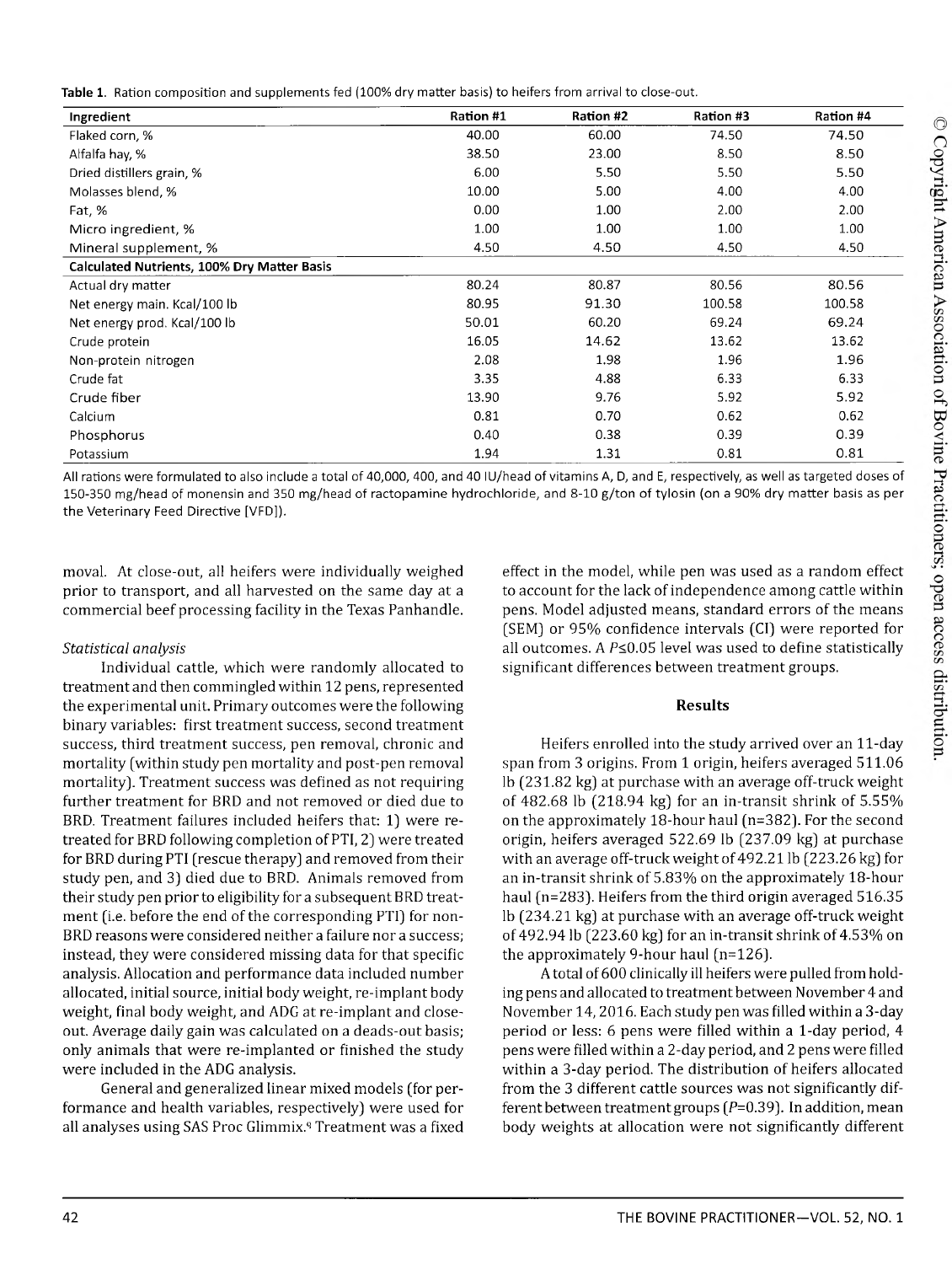among treatment groups (Table 2). Similarly, at re-implant and at close-out, neither mean body weights nor ADG (deadsout) differed significantly among treatment groups (Table 2). At study enrollment, 262 and 38 heifers in the tulathromycin group were assigned CAS of 1 and 2, respectively, while 261 and 39 heifers in the tildipirosin group were assigned CAS of 1 and 2, respectively.

Only 6 animals died while still in study pens, but there were also 105 total removals, 47 of which eventually died (46 attributed to BRD). Thus, overall mortality (all causes) was 8.83% (53/600). Over 70% (70.27% ; 78/111) of removals and deaths occurred during the first 30 days-on-feed (DOF), with an additional 25 removals and deaths occurring by 60 DOF (92.79% 103/111). All 6 animals that died while still in study pens died after 60 DOF; these mortalities were attributed to bloat (3), musculoskeletal trauma (2), or calving difficulty (1). Cause of death was determined via necropsy performed by an on-site veterinarian who was blinded to treatment groups. Of the 105 heifers removed from the study pens, the majority were removed due to chronic BRD

(as defined above; n=54) or severe BRD requiring emergency therapy  $(CAS = 3$ , as designated by blinded observer;  $n=46$ ). The remaining removals were due to encephalitis (1), congestive heart failure (1), protocol deviation/wrong drug administered (1), or lameness (2). Of the BRD-related mortalities in the TUL group, 86.0% (13/15) and 14% (2/15) had been enrolled with a CAS of 1 and 2, respectively. In the TLD group, 83.9% (26/31) and 16.1% (5/31) of the BRD-related mortalities had been enrolled with a CAS of 1 and 2, respectively.

Treatment means, confidence intervals, and P-values for comparisons of health outcomes among treatment groups are provided in Table 3. The first treatment success was significantly better for TUL treated heifers than for TLD treated heifers (Table 3). The second and third treatment success, and the percent of heifers designated as BRD chronics or removed from their study pen for any reason, did not differ significantly among treatment groups (Table 3). Overall, 5 heifers in the TLD group and 5 heifers in the TUL group became missing values for the first treatment success analysis because they were removed from their study pens (during

**Table 2.** Allocation and performance data. Model-adjusted means\* (and standard errors of the means) by treatment group, and P-values for the overall effect of treatment (i.e. testing the null hypothesis that treatment group means are equal).

|                                         | Tulathromycin+   | Tildipirosin‡    | P-value                  |
|-----------------------------------------|------------------|------------------|--------------------------|
| No. allocated                           | 300 <sup>5</sup> | 300 <sup>6</sup> | $\overline{\phantom{0}}$ |
| Allocation body weight, lb              | 502.52 (2.63)    | 504.37 (2.63)    | 0.52                     |
| Re-implant <sup>§</sup> body weight, lb | 702.00 (5.66)    | 699.51 (5.75)    | 0.66                     |
| Final <sup>§</sup> body weight, lb      | 1281.88 (9.56)   | 1282.64 (9.70)   | 0.94                     |
| Re-implant <sup>§</sup> ADG, lb         | 3.18(0.06)       | 3.09(0.06)       | 0.20                     |
| Final <sup>§</sup> ADG. lb              | 3.20(0.03)       | 3.19(0.03)       | 0.85                     |

\*From statistical analyses that account for the lack of independence among animals within pens.

tDraxxin®, Zoetis, Parsippany, NJ

fZuprevo®, Merck Animal Health, Madison, NJ

§Head counts were 256 and 241 at re-implant, 251 and 238 at close-out, for tulathromycin and tildipirosin groups, respectively.

| u eaunent.                                       |                            |                 |               |                 |         |
|--------------------------------------------------|----------------------------|-----------------|---------------|-----------------|---------|
|                                                  | Tulathromycin <sup>+</sup> |                 | Tildipirosin‡ |                 |         |
|                                                  | Mean                       | 95% CI          | Mean          | 95% CI          | P-value |
| First treatment success, %                       | 67.17                      | $60.08 - 73.56$ | 59.26         | $51.91 - 66.23$ | 0.05    |
| Second treatment success. %                      | 55.26                      | $41.38 - 68.37$ | 53.28         | $39.93 - 66.18$ | 0.79    |
| Third treatment success, %                       | 38.46                      | 24.51 - 54.61   | 33.33         | $21.04 - 48.40$ | 0.62    |
| Percent chronic. %                               | 12.04                      | 7.44 - 18.91    | 13.97         | $8.79 - 21.50$  | 0.47    |
| Total study pen removals (all causes), %         | 14.88                      | $10.27 - 21.08$ | 19.19         | $13.68 - 26.25$ | 0.16    |
| Died in study pens <sup>§</sup> (all non-BRD), % | 1.00                       | $0.32 - 3.06$   | 1.00          | $0.32 - 3.06$   | 1.00    |
| BRD mortality (all post pen-removal), %          | 4.95                       | $2.89 - 8.35$   | 10.25         | $6.88 - 15.02$  | 0.02    |

**Table** 3. Health outcomes: model-adjusted means\* and 95% confidence intervals (Cl) by treatment group, and P-values for the overall effect of treatment.

\*From generalized linear mixed statistical models that account for the lack of independence among animals within pens.

tDraxxin®, Zoetis, Parsippany, NJ

fZuprevo®, Merck Animal Health, Madison, NJ

§Mortality diagnosis for tulathromycin group was 1 each bloat, calving complications, and back injury; for tildipirosin group was 2 bloat and 1 back injury.

Total mortality<sup>1</sup>, % 11.56 7.90 - 16.62 0.02 .6 1 -9 .6 1 -9 .6 1 -9 .6 1 -9 .6 1 -9 .6 1 -9 .61 -9 .61 -9 .61 -9 .61 -9 .61 -9 .61 -9 .61 -9 .61 -9 .61 -9 .61 -9 .61 -9 .61 -9 .61 -9 .61 -9 .61 -9 .61 -9 .61 -9 .61 -9 .6

UTotal mortality includes those died on study (all were non-BRD) and those died following removal (all BRD except 1 that was returned to home herd as a cripple and subsequently died).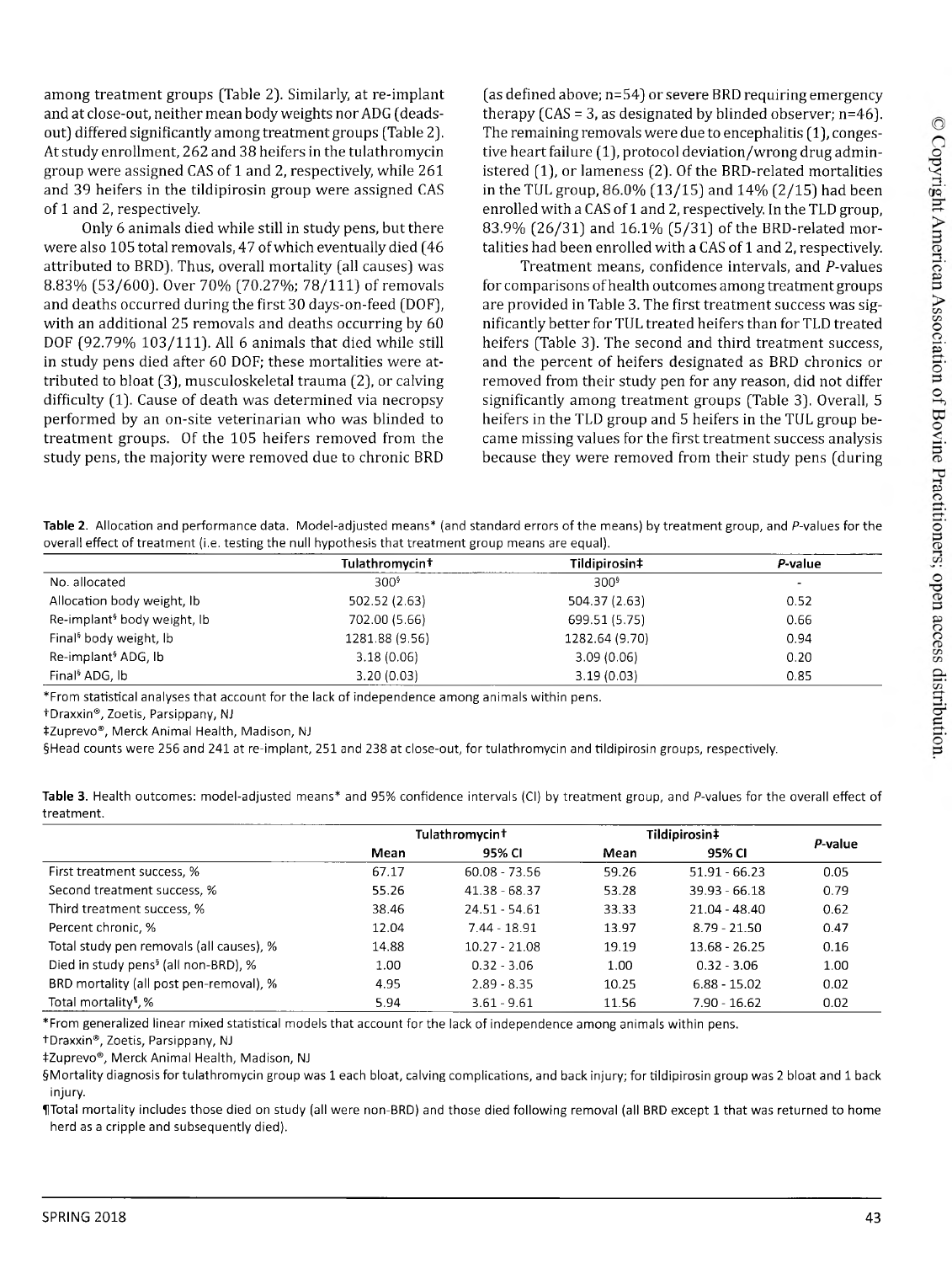the PTI) for non-BRD reasons. No heifers were considered missing values for any of the other analyses. Of the heifers that required a second BRD treatment in the TUL group, 88.8% [87/98) and 11.2% [11/98) had been enrolled with a CAS of 1 and 2, respectively. In the TLD group, 87.6% [106/121) and 12.4% [15/121) were enrolled with a CAS of 1 and 2, respectively. Three cattle in each treatment group died prior to removal from their study pen [Table 3). All mortalities attributed to BRD [n=46) occurred following removal from study pens, and the TUL-treated heifers had significantly less BRD mortality and overall mortality as compared to TLDtreated heifers [Table 3).

#### **Discussion**

This is the first published randomized clinical trial to directly compare the efficacy of tulathromycin and tildipirosin for initial treatment of BRD in commercial feeder cattle. The study population of Angus-cross heifers was transported from 3 sources in the southeastern US to a research feedlot in the Texas Panhandle during November. Although the overall health of the heifers was good at arrival, shipping stress and commingling contributed to a high risk of BRD. The 600 study heifers, randomly assigned to 2 treatment groups, were diagnosed with clinical BRD over the first 10 days following arrival processing. In this study population, tulathromycin was significantly more effective than tildipirosin in first treatment success ( $P=0.05$ ), total BRD mortality ( $P=0.02$ ), and overall mortality  $(P=0.02)$ .

Although to our knowledge there are no other published studies that directly compare the efficacy of tulathromycin and tildipirosin when administered for initial treatment of naturally acquired BRD in commercial feedlot cattle, there are published experimental challenge studies with BRDrelated pathogens, metaphylaxis studies, and meta-analyses with indirect comparisons of tulathromycin and tildipirosin. Confer compared health and lung lesions in calves that were experimentally infected with *Histophilus somni* 5 days after receiving tulathromycin or tildipirosin.5 Calves that had received tildipirosin had lower BRD clinical scores and less lung consolidation than calves that had received tulathromycin metaphylaxis or a saline control treatment. This study population was comprised of twenty-four [n=8 per treatment group) 3-month-old Holstein steers, and thus the external validity of this experimental challenge study, relative to the feedlot industry, was limited. Another experimental challenge study compared tildipirosin and tulathromycin metaphylaxis followed by inoculation of calves with *Marmheimia haemolytica.2* Calves in this study that received tildipirosin pre-challenge had fewer lung lesions and lower clinical scores than calves that had received tulathromycin or saline. In contrast, Bartram showed that calves treated with tulathromycin had fewer lung lesions, lower clinical scores, and lower mortality than calves that had received tildipirosin. However, this experimental study used a *Mycoplasma bovis* challenge model.3

A randomized trial in commercial feedlot steers that were naturally exposed to BRD, with BRD morbidity measured throughout the feeding period, compared the efficacy of tulathromycin, tildipirosin, and tilmicosin metaphylaxis.14 Calves that had received tulathromycin had lower BRD morbidity, BRD chronics, BRD mortality, and overall mortality than calves that had received tilmicosin or tildipirosin metaphylaxis.

Meta-analyses that describe the efficacy of tildipirosin and tulathromycin in feedlot cattle have been conducted; these studies analyzed BRD metaphylaxis rather than first-line BRD therapy, $1$  general treatment for BRD, $11$  or both metaphylaxis and post-diagnosis treatment for BRD.<sup>9</sup> Abell showed that metaphylactic administration of tulathromycin was more effective at preventing BRD than tildipirosin in feedlot cattle; however, these results were based on comparisons using data from multiple studies that did not directly compare tulathromycin and tildipirosin [i.e. indirect comparisons based on studies that compared tulathromycin or tildipirosin to other treatments). Their meta-analysis estimated that the odds of BRD morbidity [OR=2.27, 95% Cl 1.10 - 4.06) and mortality [OR=5.39, 95% Cl 1.03 - 14.73) in feedlot cattle was higher with tildipirosin metaphylaxis as compared to tulathromycin.1 O'Connor also conducted a meta-analysis with comparisons of antimicrobial efficacy, in this case, for BRD treatment. They showed a higher risk of BRD re-treatment after tildipirosin treatment as compared with tulathromycin treatment, but this was not significantly different and again was based only on indirect comparisons of BRD treatment efficacy.11 Nautrup restricted their meta-analysis only to studies comparing tulathromycin with other antimicrobials. They estimated that tildipirosin treatment for BRD was associated with more re-treatments than tulathromycin, but there was not a strong association. $9$ 

Although heifers in both treatment groups were managed identically, the comparative results of our study may have been influenced by a high burden of BRD-related illness within study pens. In these BRD cases, overall mortality, which was mostly comprised of heifers that died after study pen removal due to severe or chronic BRD, was 8.83% [53/600), and over 70% [70.27%; 78/111) of removals and deaths occurred during the first 30 DOF. The removal and rescue therapy of heifers with CAS = 3 contributed to a high-study pen removal rate and low within-study pen mortality. These removed heifers were not allowed the opportunity to reveal future health outcomes in the study pen. Hence, we reported the final disposition of all animals that were enrolled in the study in order to provide comprehensive information on all enrolled cattle. There were twice as many BRD mortalities after removal from study pens in the tildipirosin group versus the tulathromycin group [Table 3), which may be an important economic consideration. There was no difference in ADG between treatment groups, but ADG data were based on "deads-out" calculations [i.e. data did not include dead or removed cattle) at re-implant or close-out times. This distinction is important in this case, given that total mortalities, primarily occurring post-removal from study pens, differed among groups [Table 3). There were no significant